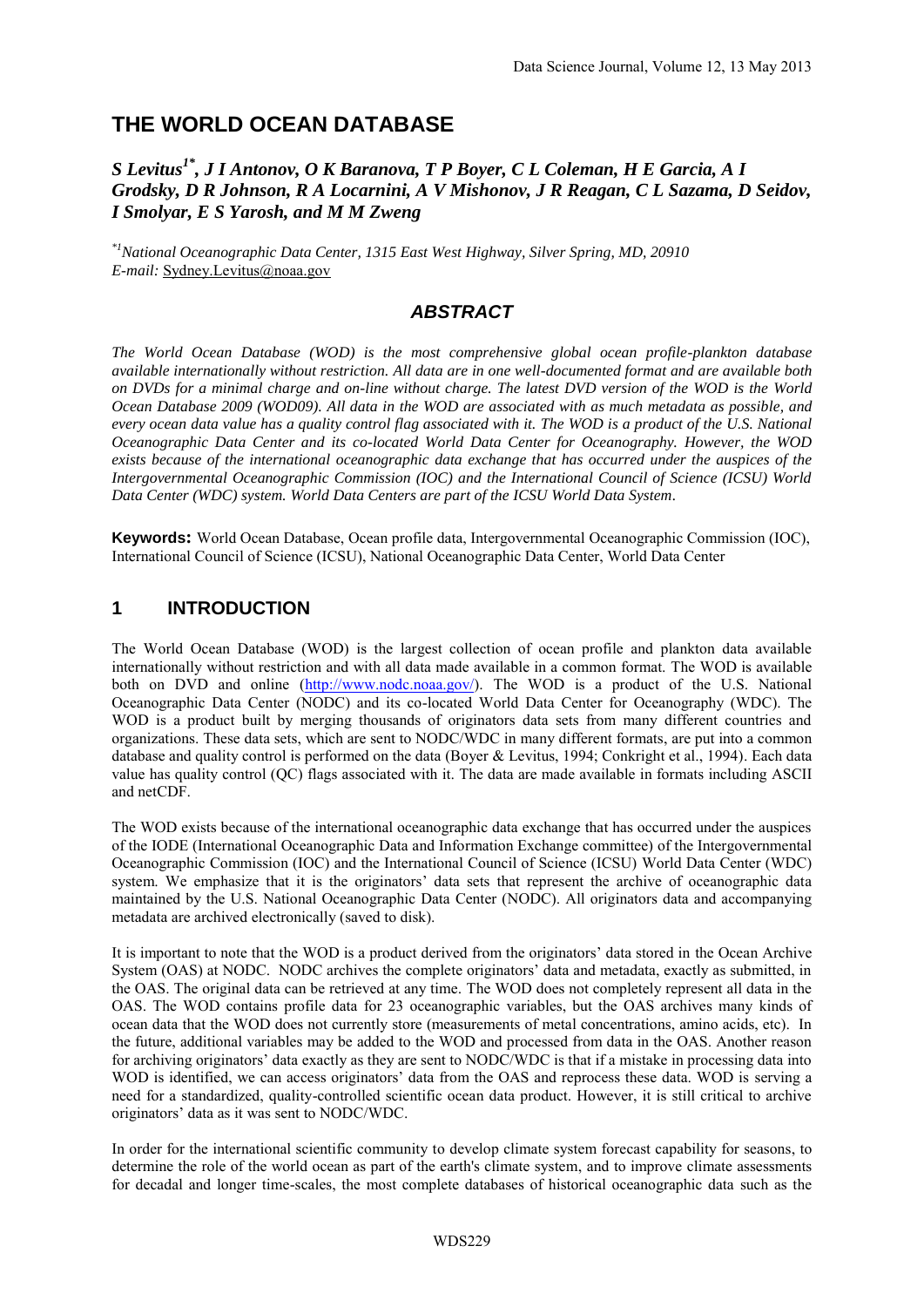WOD are required. These databases, and scientific products based on these databases, represent the infrastructure on which much ocean and climate research and assessments are now based. Specifically:

- a) Objective analyses of data in the WOD provide gridded climatologies that are used as initial and boundary conditions for ocean climate simulations and to verify simulations of the climate system;
- b) The data are used to prepare diagnostic studies, particularly for estimating interannual-to-decadal ocean variability of ocean heat content (Levitus et al., 2000);
- c) In recent years the data have been used as the input for ocean data assimilation efforts (Carton  $\&$  Giese, 2008);
- d) The international scientific community advises national and international bodies on such issues as climate change, e. g., the Intergovernmental Program on Climate Change (IPCC). Hence, the international oceanographic and climate communities should have access to the most complete electronic oceanographic databases possible. Regardless of one's views about the origins of observed changes of the Earth's climate system (anthropogenic, internal, or natural), the scientific community needs the best scientific databases possible to perform scientific research on this topic;
- e) Substantial resources have been, and continue to be, allocated for national and international ocean and climate programs such as Tropical Ocean and Global Atmosphere (TOGA), World Ocean Circulation Experiment (WOCE), Global Ocean Ecosystems Dynamics (GLOBEC), Joint Global Ocean Flux Study (JGOFS), Climate and Global Change, Climate Variability and Prediction (CLIVAR), and for the establishment of a Global Ocean Observing System (GOOS). Planners of such programs should have access to all historical oceanographic data in order to optimize measurement strategies for these programs. Scientists analyzing data from such programs need historical data in order to study interannual-to-decadal variability. Operational forecast centers need historical data in order to perform quality control of synoptic data;
- f) The data are a crucial tool to understand fisheries variability and to manage fisheries and other marine resources;
- g) More specifically, the data in the WOD have been used in a variety of products including the production of global climatologies of temperature, salinity, oxygen, and nutrients at ocean depths from the sea surface down to 5,500 m depth (Locarnini et al., 2010; Antonov et al., 2010; Garcia et al., 2010a,b). Regional atlases have also been prepared (Matishov et al., 2004), and studies of the frequency distribution of ocean variables computed (Levitus & Sychev, 2002). These climatologies are used in a variety of ways including initialization of ocean models and ocean data assimilation studies among others;
- h) The data in WOD have also been incorporated into other atlases including the International Comprehensive Ocean-Atmosphere-Data-Set (Woodruff et al., 2011).

## **2 WHAT IS INCLUDED IN THE WOD**

The following table (Table 1) is a list of the oceanographic variables included in the WOD:

**Table 1.** List of the oceanographic variables included in the WOD

- 1. temperature;
- 2. salinity;
- 3. oxygen;
- 4. phosphate;
- 5. nitrate;
- 6. nitrate + nitrite;
- 7. silicate;
- 8. chlorophyll;
- 9. pH;
- 10. alkalinity;
- 11. CO<sub>2</sub> mole concentration;
- 12. DIC (Dissolved inorganic carbon);
- 13. Plankton (Biomass, abundance etc.);
- 14. chlorofluorcarbon-11;
- 15. chlorofluorcarbon-12;
- 16. chlorofluorcarbon-113;
- 17. Tritium [<sup>3</sup>H] (isotope);
- 18.  $\Delta He^3$  (isotope);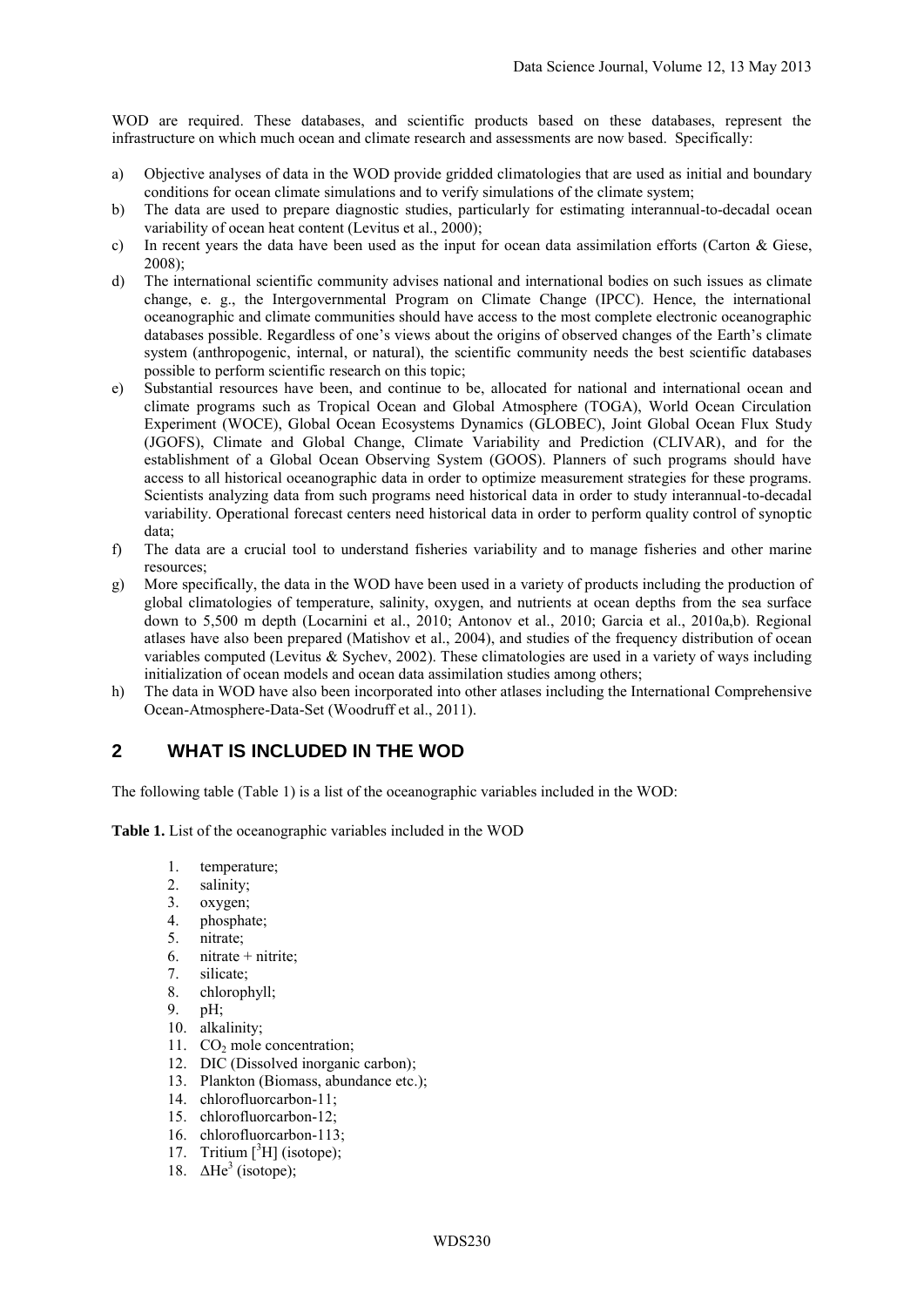- 19.  $\Delta C^{13}$  (isotope);
- 20.  $\Delta C^{14}$  (isotope);
- 21.  $\Delta O^{18}$  (isotope);
- 22. Argon (noble gas);
- 23. Neon (noble gas);
- 24. Helium (noble gas);
- 25. Beam Attenuation Coefficient (transmissivity);
- 26. Meteorological data observed (measured approximately at the sea surface) during the oceanographic measurements may include barometric surface air pressure, wind speed and direction, wave height and direction, and dry and wet bulb temperatures.

The following table is a list of the instrument types used to collect the data included in the WOD:

**Table 2.** List of the instrument types used to collect the data included in the WOD

- 1) Ocean Station Data (OSD) (bottles, reversing thermometers);
- 2) Conductivity-Temperature-Depth (CTD);
- 3) Expendable Bathythermograph (XBT);
- 4) Mechanical Bathythermograph (MBT);
- 5) Towed (CTD);
- 6) Profiling Floats (PFL);
- 7) Drifting buoy (DRB) (thermistor chains);
- 8) Moored buoy (MRB) (e.g., TAO, PIRATA, TRITON);
- 9) Autonomous Pinniped (APB) (instrumented elephant seals) (Boehlert et al., 2001);
- 10) Gliders (GLD);
- 11) Surface only data (SUR).

#### **3 THE WOD IS A COMPLEX, HETEROGENOUS, AND LABOR-INTENSIVE DATABASE TO DEVELOP**

Consider the last release of the WOD, which is known as the World Ocean Database 2009 (WOD09) (Boyer et al., 2009; Johnson et al., 2009). The WOD09 is a global, comprehensive, integrated, scientifically qualitycontrolled database with all data in one well-documented format. We characterize WOD09 as a "heterogeneous" database. As an example, the Ocean Station Data (OSD) component of WOD09 contains data from 65,840 cruises, 3,465 ships and other platforms (buoys, profiling float, etc), 564 institutes, 70 countries, and 653 Principal Investigators (P.I.s). Populating the database with these metadata and many other metadata (e.g., instrument codes, scientific methods used, etc) is labor intensive. Populating the database with the actual data is labor-intensive because the data come from so many different sources in so many different formats. Also, both the metadata and data we receive frequently have problems associated with them such as misreported units, locations, etc., which we attempt to fix with the assistance of the data originators.

#### **4 TIME SERIES HISTORY OF INSTRUMENTAL DATA WITH TEMPERATURE DATA IN WOD09**

The history of the ocean temperature profile data set available in electronic form from NODC/WDC contained in WOD09 is shown in Figure 1.



**Figure 1**. The history of the ocean temperature profile data set available in electronic form from NODC/WDC contained in WOD09. "MBT" is the abbreviation for mechanical bathythermographs, "XBT" represents expendable bathythermographs, "CTD" represents Conductivity-Temperature-Depth, and "PFL" represents profiling floats. The category "Other" includes data from gliders, moored buoys, drifting buoys, undulating ocean recorders (e.g., towed CTDs), and instrumented elephant seals.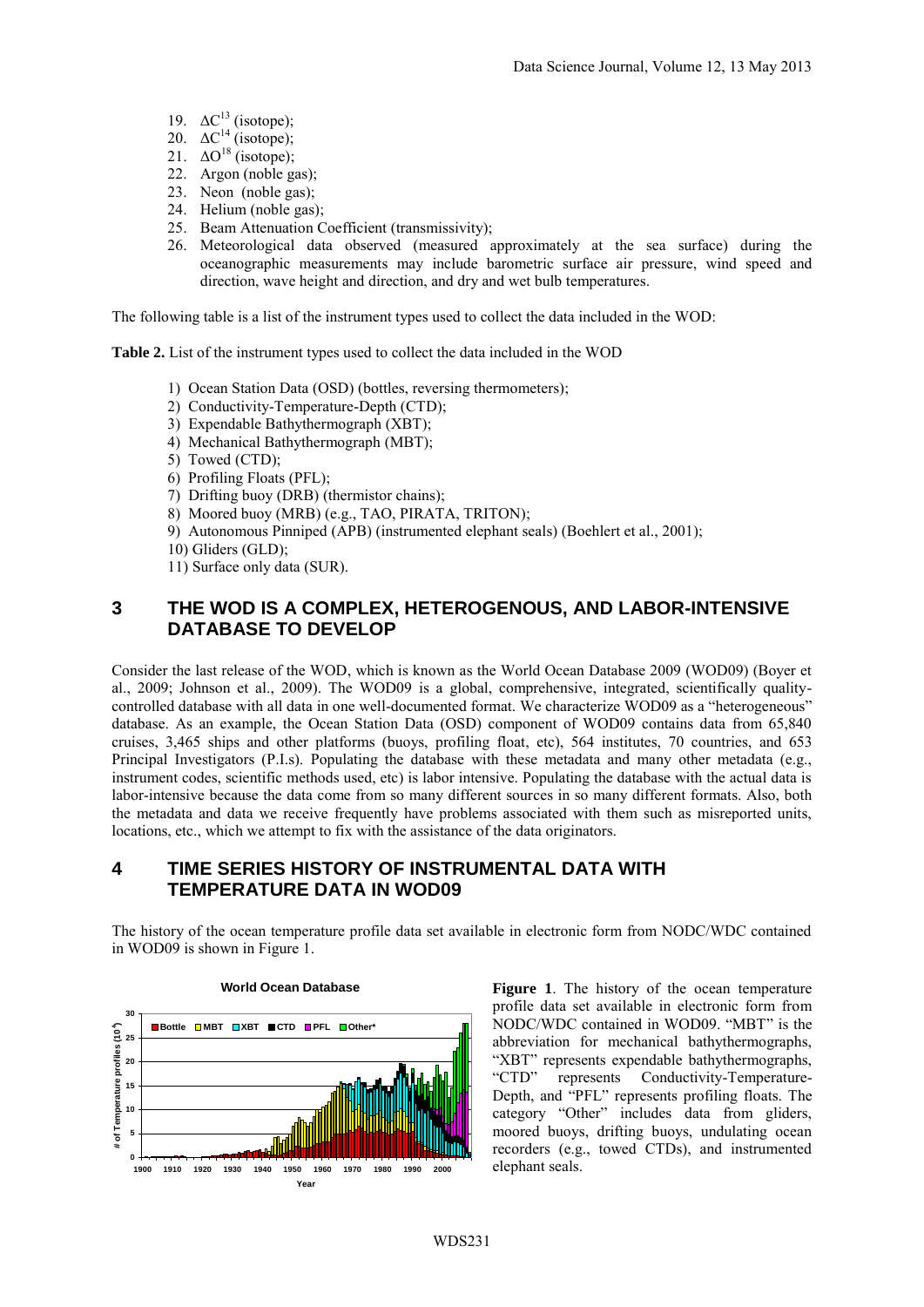## **5 NATIONAL CONTRIBUTIONS TO WOD09**

National contributions to WOD09 are shown in Figure 2. This figure clearly documents that the WOD is a multinational product. The Intergovernmental Oceanographic Commission (IOC) and the International Council of Science (ICSU) have played major roles in facilitating the international exchange of oceanographic data that have been incorporated into the WOD. The percentages shown are based on the total amount of data in five major datasets (OSD, MBT, XBT, CTD, SUR).



**Figure 2.** Percentage of country's contribution in WOD09. The Intergovernmental Oceanographic Commission (IOC) and the International Council of Science (ICSU) have played major roles in facilitating the international exchange of oceanographic data. The percentages shown are based on the total data in five datasets (OSD, MBT, XBT, CTD, SUR).

#### **6 WOD UPDATING SCHEDULE**

The WOD is updated online every three months with all of the data that we have processed for that quarter. Corrections are made for data and metadata reported or found to have been in error and reported to data originators. We compute seasonal temperature anomaly fields for 0-700 m depth, and these are placed online [\(http://www.nodc.noaa.gov/\)](http://www.nodc.noaa.gov/) as well as the 0-700 m ocean heat content field and time series of the global integral of this field. We plan to extend these products to include salinity and extend all of the analyses and computations down to 2,000 m depth. Approximately every four years, the data in the WOD are subjected to additional quality control, and a new database is released on DVD and on-line.

## **7 DATA AVAILABILITY AND ACCESS**

As part of its commitment to the scientists, institutions, and countries that have made their oceanographic data available, the IOC/GODAR (Global Oceanographic Data Archeology and Rescue) and the IOC/WOD (World Ocean Database) projects through NODC/WDC have made all data available on DVD media as well as on-line via the Internet from the NODC/WDC website [\(http://www.nodc.noaa.gov/\)](http://www.nodc.noaa.gov/). Beginning with *World Ocean Database 1998*, all data have been made available on-line.

The *World Ocean Database* products come with software conversion routines so that users of software packages, databases, and programming languages such as MATLAB, IDL, PC-Surfer, C, and FORTRAN can access the data. In response to user requests, we have defined the WOD format to be as 'self-defining' as possible so as to eliminate, or at least minimize, the need for any structural changes to the format when new data types are added. All code tables, documentation, and software containing metadata are available on-line as well as on the CD-ROMs and DVDs that are used to distribute the WOD series. When a new database is released (every 3-4 years), users can acquire the new database or simply acquire data for those ocean stations that have been added or modified since the previous release. In addition, as corrections are made to the database after a release of WOD, users can acquire any modified data several days after the end of every month. For users there is a "Help Desk" and "Frequently Asked Questions" support for the database available on-line.

Selection software, (WODSelect) (developed by Mr. Tim Boyer, Dr. Hernan Garcia, and Ms. Olga Baranova),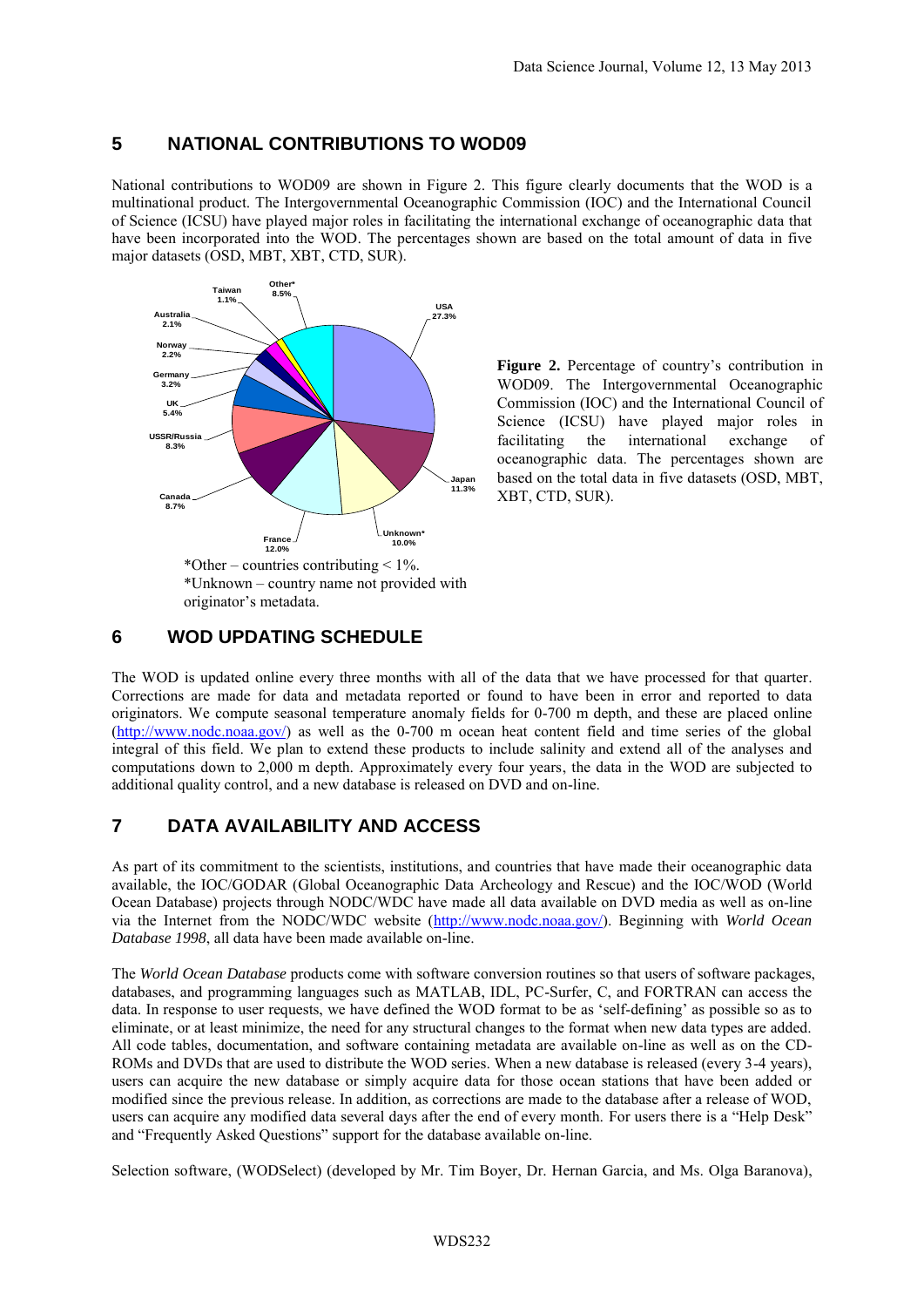allows users to access data on-line by specifying geographic area, observation dates, instrument type, measured variables, deepest measurement, country, ship/platform, project name, and institute. Data are made available in a Comma-Separated-Values format. WODSelect supports the goals of the IOC, ICSU WDC, and United States data exchange systems to promote open access to scientific data. Additionally, it supports the United Nations Framework Convention on Climate Change to "promote and cooperate in the full, open, and prompt exchange of relevant scientific, technological, technical, socio-economic, and legal information related to the climate system and climate change".

# **8 WOD DATA DOWNLOADED**

All the data in WOD are available online at [http://www.nodc.noaa.gov/.](http://www.nodc.noaa.gov/) Figure 3 shows the time series of the number of ocean stations downloaded by month since April 2003. Since the implementation of WOD*select* in April 2003, WOD*select* has responded to 171 thousand database queries and served over 28 billion stations (1493 GB) via the NODC FTP server. As of April 23, 2011, statistics show that over 114 million (59 GB) stations were downloaded. It is impractical to be limited to downloading one profile at a time. For example, the WOD09 contains approximately 9 million temperature profiles and 3.5 million salinity profiles as well as profiles of other variables. Therefore a user must be able to easily download multiple profiles.



**Figure 3.** Time series of the number of ocean stations downloaded via the Internet by month from the World Ocean Database. Since the implementation of WODselect in April 2003, WODselect has responded to 171 thousand database queries and served over 28 billion stations (1493 GB) via the NODC FTP server. As of April 23, 2011, statistics show over 114 million (59 GB) stations were downloaded. Scientists do not want to be limited to downloading one profile at a time. WOD09 contains approximately 9 million temperature profiles, 3.5 million salinity profiles as well as profiles for other ocean variables; therefore a user must be able to easily download multiple profiles.

# **9 FUTURE WORK**

The WOD project continues incorporating as much historical as well as modern oceanographic data as possible. The outlook for continued international cooperation is excellent. The WOD and products and papers based on it are frequently cited in the scientific literature. We plan to continue our work with the cooperation of the international scientific and data management communities to improve the WOD and products based on it.

# **10 ACKNOWLEDGMENTS**

We acknowledge the contribution of many individuals, organizations, and countries to the projects described in this document. Scientists and technicians studying the world ocean have undertaken the task of collecting and processing the data. Oceanographic data centers and marine institutes have been particularly helpful through their participation. The NOAA Climate and Global Change Program, the NOAA Earth Science Data and Information System Management Program, the NOAA Environmental Data Rescue Program, and the NOAA Climate Database Modernization Program have supported the work of the GODAR project. NASA contributed to the development of enhanced upper ocean thermal data sets. Much of the international exchange of oceanographic data has taken place under the auspices of the International Oceanographic Data and Information Exchange (IODE) committee of the IOC and of the ICSU World Data System (formerly known as the World